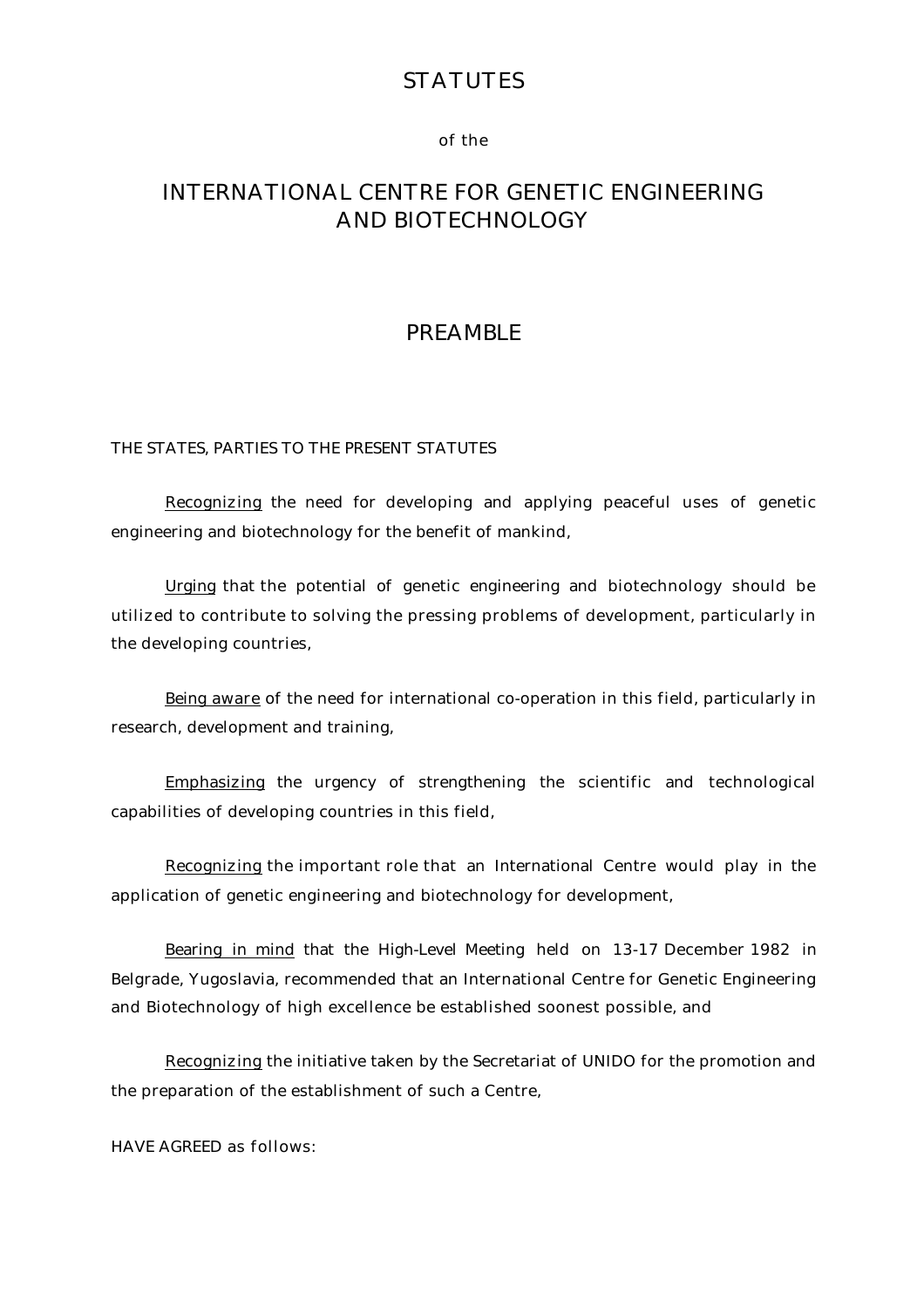# Article 1 Establishment and Seat of the Centre

- 1. An International Centre for Genetic Engineering and Biotechnology (hereinafter referred to as "the Centre") is hereby established as an international organization comprising a centre and a network of affiliated national, sub-regional and regional centres.
- 2. The Centre shall have its seat at ...............

# Article 2

#### **Objectives**

The objectives of the Centre shall be:

- (a) To promote international co-operation in developing and applying peaceful uses of genetic engineering and biotechnology, in particular for developing countries;
- (b) To assist developing countries in strengthening their scientific and technological capabilities in the field of genetic engineering and biotechnology;
- (c) To stimulate and assist activities at regional and national levels in the field of genetic engineering and biotechnology;
- (d) To develop and promote application of genetic engineering and biotechnology for solving problems of development, particularly in developing countries;
- (e) To serve as a forum of exchange of information, experience and know-how among scientists and technologists of Member States;
- (f) To utilize the scientific and technological capabilities of developing and developed countries in the field of genetic engineering and biotechnology; and
- (g) To act as a focal point of a network of affiliated (national, sub-regional and regional) research and development centres.

# Article 3

#### **Functions**

Towards the fulfilment of its objectives, the Centre shall generally take necessary and appropriate action, and in particular shall: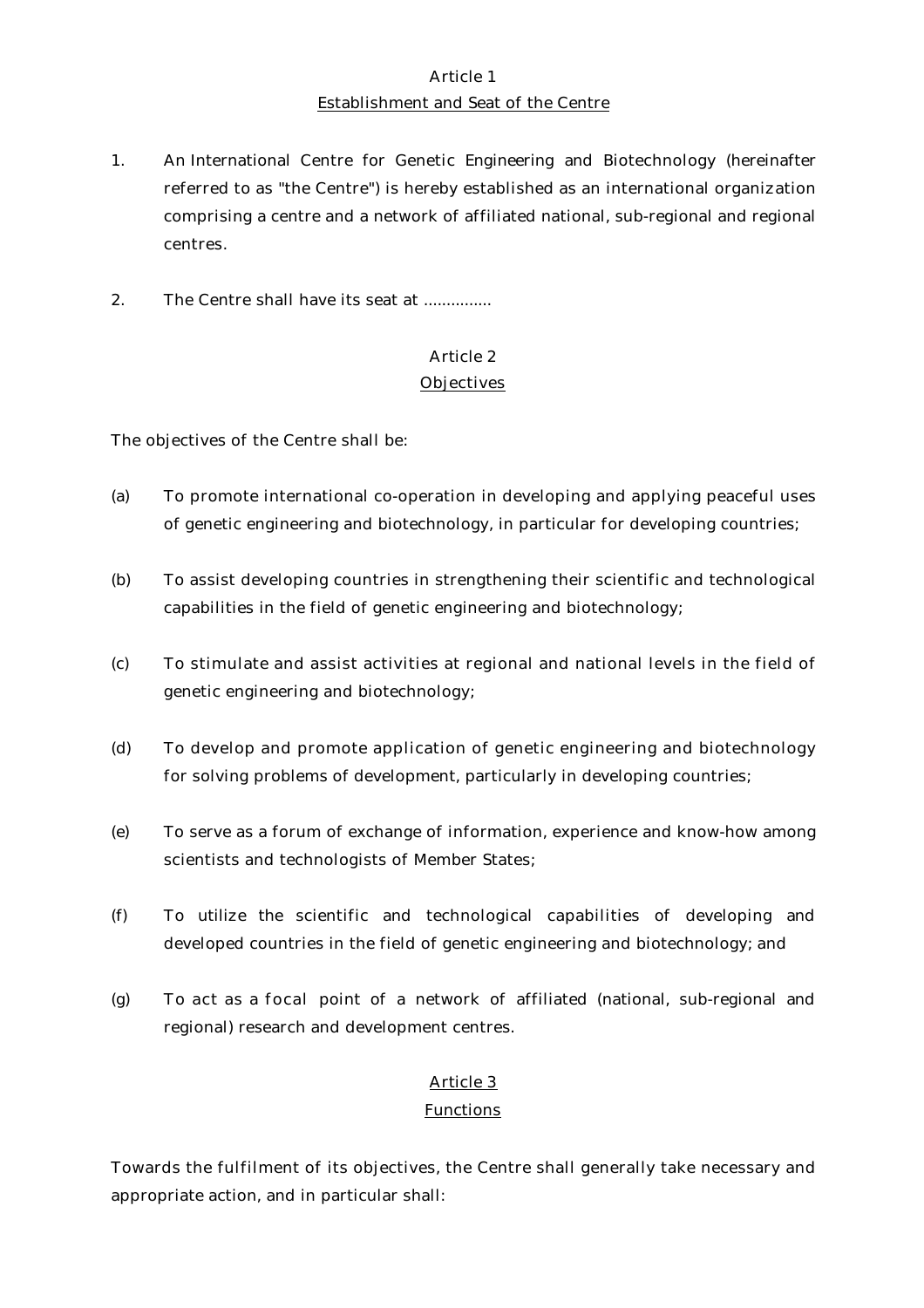- (a) Carry out research and development including pilot-plant activities in the field of genetic engineering and biotechnology;
- (b) Train at the Centre and arrange the training elsewhere of scientific and technological personnel, particularly from developing countries;
- (c) Provide, upon request, advisory services to Members to develop their national technological capacity;
- (d) Promote interaction between the scientific and technological communities of the Member States through programmes to enable visits of scientists and technologists to the Centre, and through programmes of associateship and other activities;
- (e) Convene expert meetings to strengthen the activities of the Centre;
- (f) Promote networks of national and international institutions as appropriate to facilitate activities such as joint research programmes, training, testing and sharing of results, pilot-plant activities, information and material exchange;
- (g) Identify and promote without delay the initial network of highly qualified research centres to serve as Affiliated Centres, promote existing national, sub-regional, regional and international networks of laboratories, including those associated with the organizations mentioned in Article 15, active in or related to the field of genetic engineering and biotechnology to serve as Affiliated Networks, as well as promote the establishment of new highly qualified research centres;
- (h) Carry out a programme of bio-informatics to support in particular research and development and application for the benefit of developing countries;
- (i) Collect and disseminate information on fields of activities of concern to the Centre and the Affiliated Centres;
- (j) Maintain close contacts with industry.

#### Membership

1. Members of the Centre shall be all States that have become parties to these Statutes in accordance with Article 20 thereof.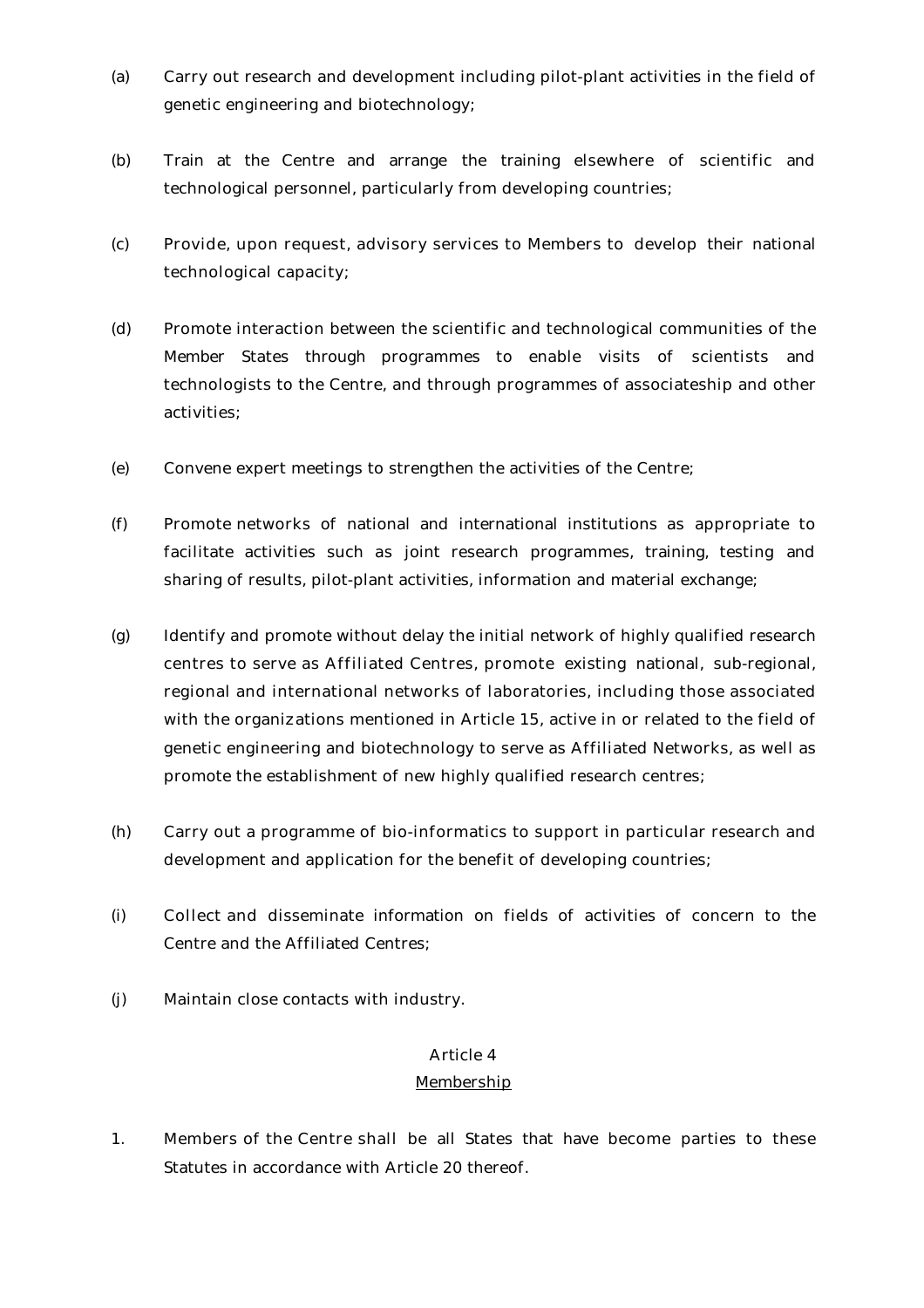2. Founding Members of the Centre shall be all Members that have signed these Statutes before their entry into force in accordance with Article 21 thereof.

#### Article 5

#### Organs

- 1. The organs of the Centre shall be:
	- (a) The Board of Governors,
	- (b) The Council of Scientific Advisers,
	- (c) The Secretariat.
- 2. Other subsidiary organs may be established by the Board of Governors in accordance with Article 6.

#### Article 6

#### Board of Governors

- 1. The Board of Governors shall consist of a representative of each Member of the Centre, and serving in an *ex officio* capacity without the right to vote, the Executive Head of UNIDO or his representative. In nominating their representatives, Members shall pay due regard to their administrative capability and scientific background.
- 2. In addition to exercising other functions specified in these Statutes, the Board shall:

(a) Determine the general policies and principles governing the activities of the

Centre;

(b) Admit the new Members to the Centre;

(c) Approve the work programme and the budget after having taken into account the recommendations of the Council of Scientific Advisers, adopt the financial regulations of the Centre and decide on any other financial matter, particularly the mobilization of resources for the effective operation of the Centre;

(d) Grant, as a matter of the highest priority, on a case-by-case basis the status of an Affiliated Centre (national, sub-regional, regional and international) to research centres of Members States that fulfil accepted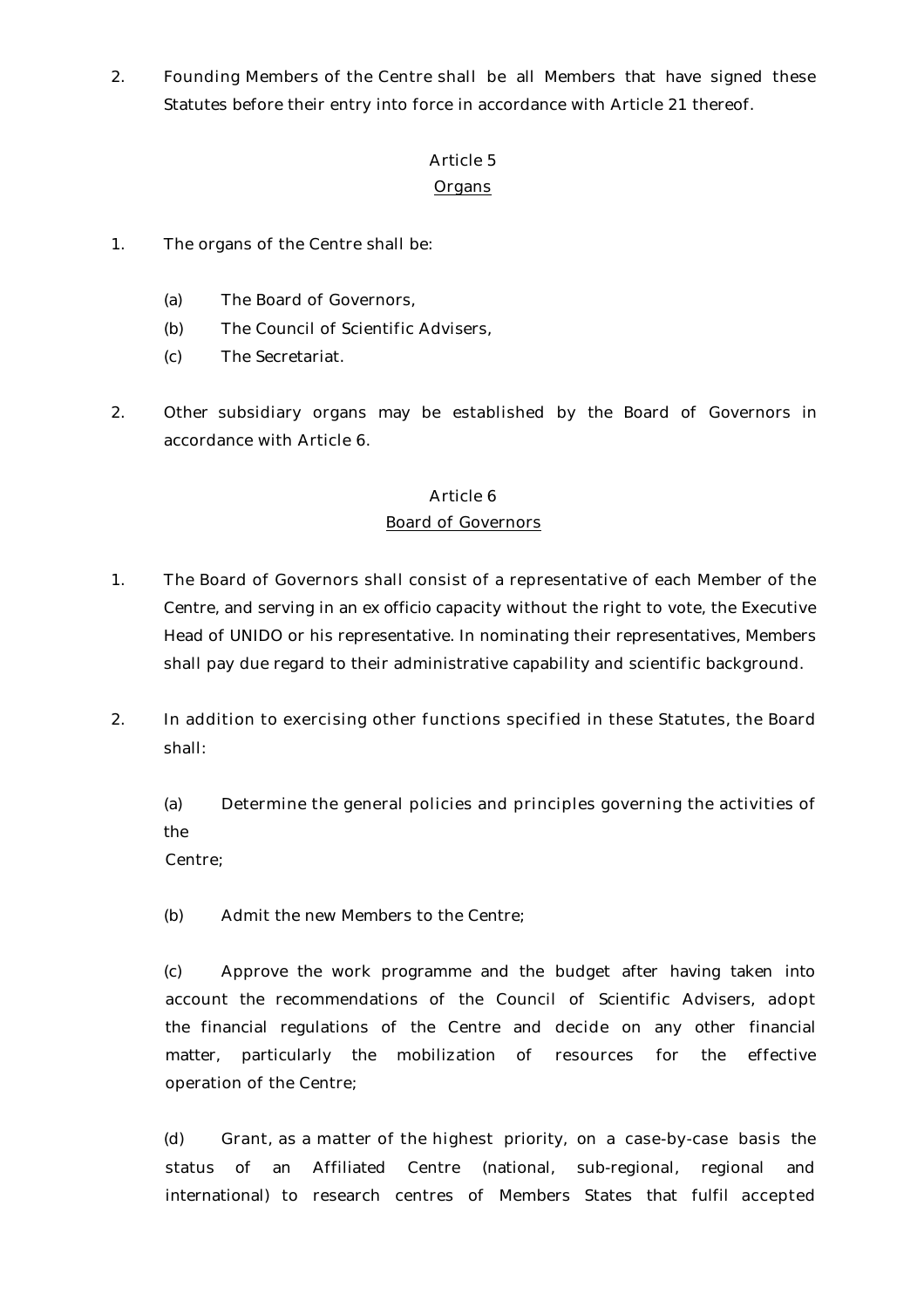criteria of scientific excellence, and of an Affiliated Network to national, regional and international laboratories;

(e) Establish, in accordance with Article 14, rules which regulate patents, licensing, copyrights and other rights to intellectual property, including the transfer of results emanating from the research work of the Centre;

(f) Upon recommendation of the Council, take any other appropriate action to

enable the Centre to further its objectives and carry out its functions.

- 3. The Board shall hold a regular session once a year, unless it decides otherwise. Regular sessions shall be held at the seat of the Centre unless otherwise determined by the Board.
- 4. The Board shall adopt its own rules of procedure.
- 5. A majority of the Members of the Board shall constitute a quorum.
- 6. Each Member of the Board shall have one vote. Decisions shall be made preferably by consensus, otherwise by a majority of the Members present and voting, except that decisions on the appointment of the Director, programmes of work and the budget shall be made by a two-thirds majority of the Members present and voting.
- 7. Representatives of the United Nations, the specialized agencies and the International Atomic Energy Agency, as well as of intergovernmental organizations and non-governmental organizations may, upon invitation of the Board, participate as observers in its deliberations. For this purpose, the Board shall establish a list of organizations that have relationship with and have expressed interest in the work of the Centre.
- 8. The Board may establish subsidiary organs on a permanent or *ad hoc* basis, as may be necessary for the effective discharge of its functions, and shall receive reports from such organs.

# Article 7 Council of Scientific Advisers

1. The Council shall consist of up to ten scientists and technologists in the substantive fields of the Centre. A scientist from the Host State shall be a member of the Council. The members of the Council shall be elected by the Board. Due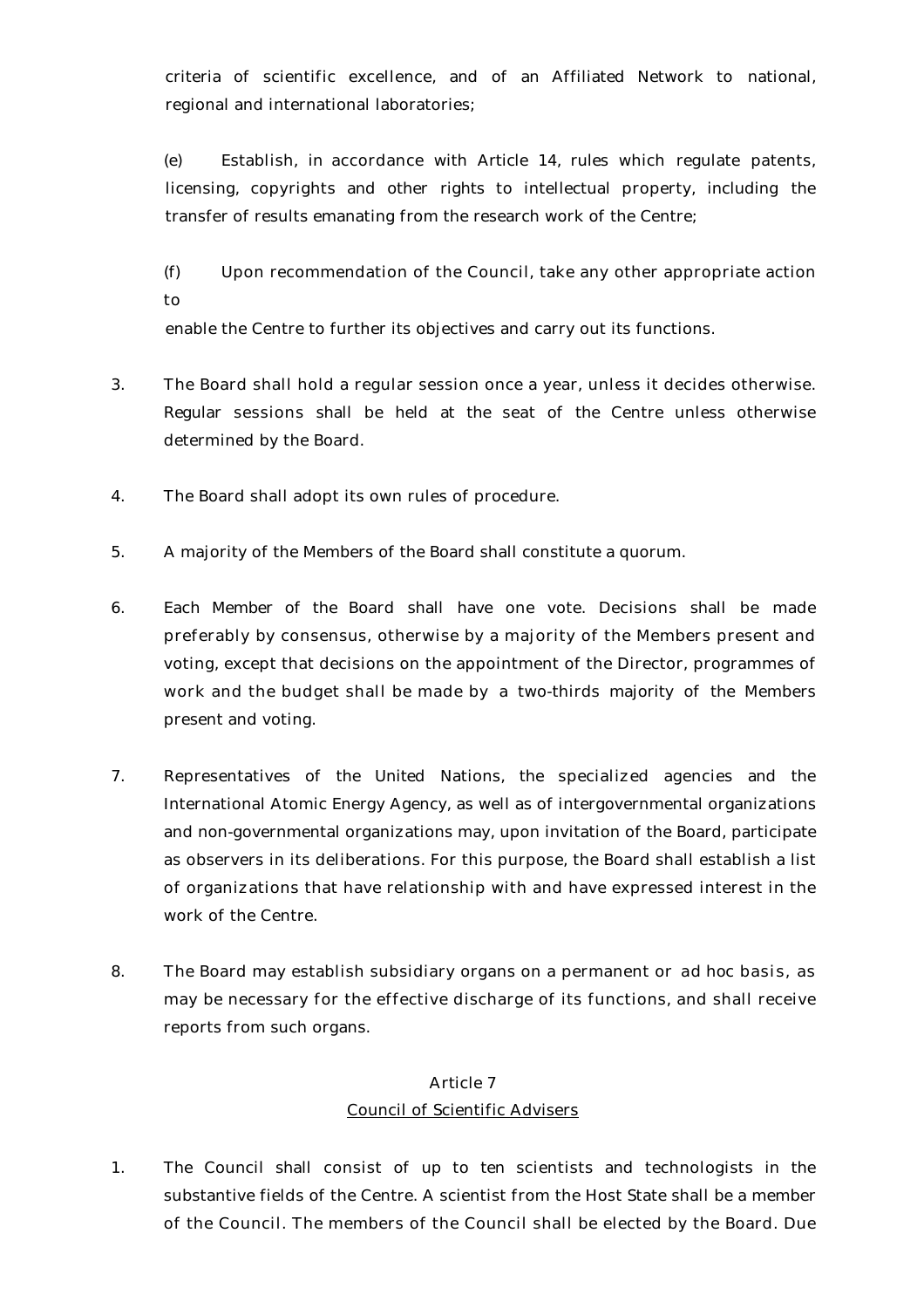regard shall be paid to the importance of electing the members on a balanced geographical basis. The Director shall serve as Secretary of the Council.

- 2. Except for the initial election, the members of the Council shall hold office for a period of three years and be eligible for reappointment for another period of three years. The terms of the members shall be such that not more than one-third be elected at one time.
- 3. The Council shall elect a chairman from among its members.
- 4. In addition to exercising other functions specified in these Statutes or delegated to it by the Board, the Council shall:

(a) Examine the draft work programme and the budget of the Centre and make recommendations to the Board;

(b) Review the implementation of the approved work programme and make an appropriate report to the Board;

(c) Elaborate on the medium and long-term prospectives of the Centre's programmes and planning including specialized and new fields of research and make recommendations to the Board;

(d) Assist the Director on all substantive, scientific and technical matters concerning the activities of the Centre, including the co-operation with Affiliated Centres and Networks;

(e) Approve safety regulations for the research work of the Centre;

(f) Advise the Director on the appointment of senior staff (Heads of Departments and above).

- 5. The Council may constitute *ad hoc* panels of scientists from Member States for the preparation of specialized scientific reports to facilitate its task of advising and recommending suitable measures to the Board.
- 6. (a) The Council shall hold a regular session once a year, unless it decides otherwise;

(b) Sessions shall be held at the seat of the Centre, unless otherwise determined by the Council.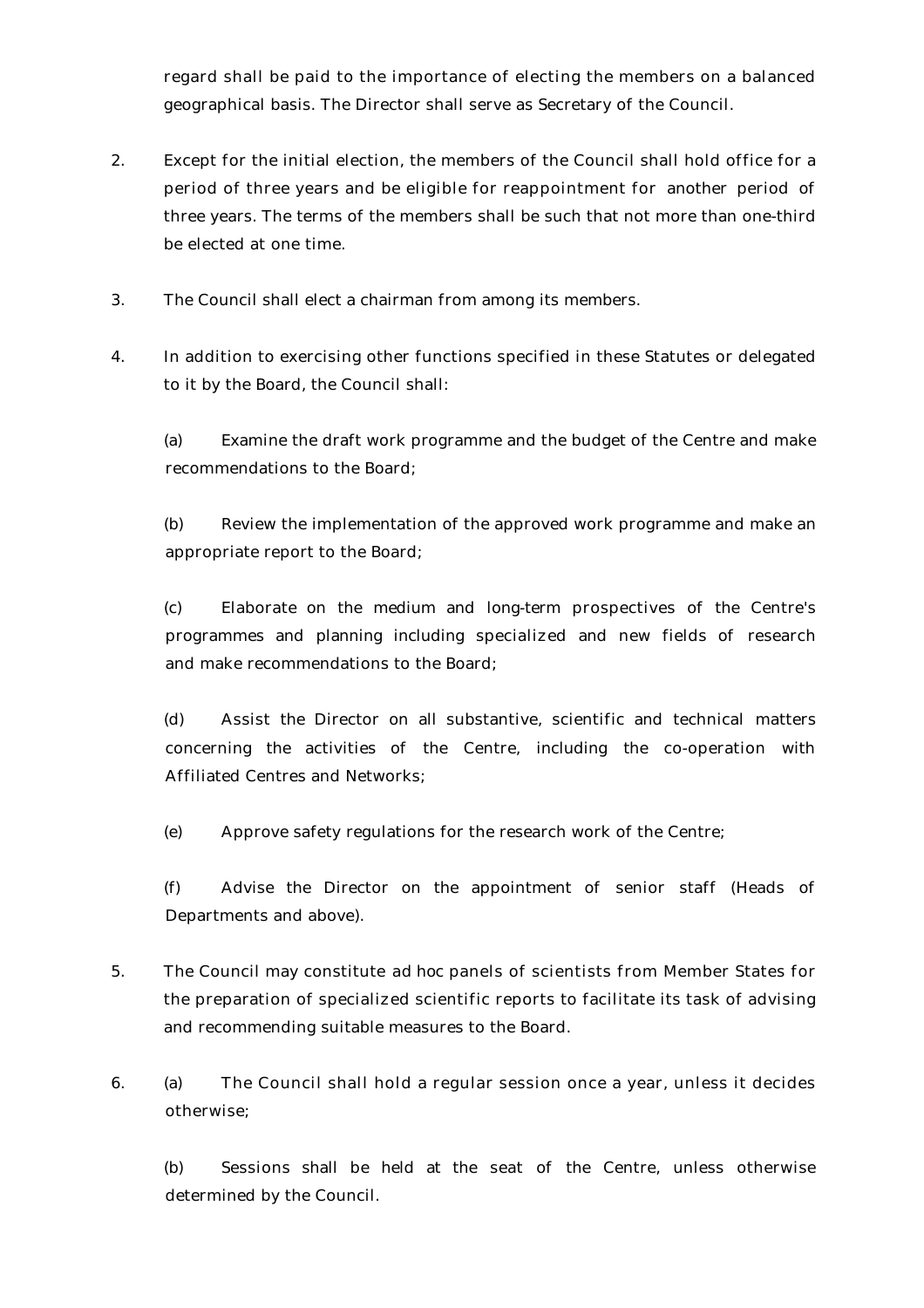- 7. The Heads of Affiliated Centres and one representative for each Affiliated Network may participate in an observer capacity in the deliberations of the Council.
- 8. Senior scientific staff may attend the sessions of the Council, if so requested.

#### Secretariat

- 1. The Secretariat shall comprise the Director and the staff.
- 2. The Director shall be appointed from among candidates of Member States by the Board after consultation with the Council and shall hold office for a period of five years. The Director may be reappointed for a further period of five years after which he shall not be eligible for reappointment. The Director should be a person of the highest possible standing and respect in the scientific and technological field of the Centre. Due regard shall also be given to the experience of the candidate in the management of a scientific centre and a multidisciplinary team of scientists.
- 3. The staff shall comprise a Deputy Director, Heads of Departments and other professional, technical, administrative and clerical personnel including manual workers as the Centre may require.
- 4. The Director shall be the chief scientific/administrative officer and the legal representative of the Centre. He shall act in that capacity at all meetings of the Board and its subsidiary organs. Subject to directives and control of the Board or the Council, the Director shall have the overall responsibility and authority to direct the work of the Centre. He shall perform such other functions as are entrusted to the Director by these organs. The Director shall be responsible for the appointment, organization and functioning of the staff. The Director shall establish a consultation mechanism with senior scientists of the Centre concerning the evaluation of scientific results and current planning of scientific work.
- 5. In the performance of their duties the Director and the staff shall not seek or receive instructions from any government or from any authority external to the Centre. They shall refrain from any action that might reflect on their position as international officials responsible only to the Centre. Each Member undertakes to respect the exclusively international character of the responsibilities of the Director and the staff and not to seek to influence them in the discharge of their responsibilities.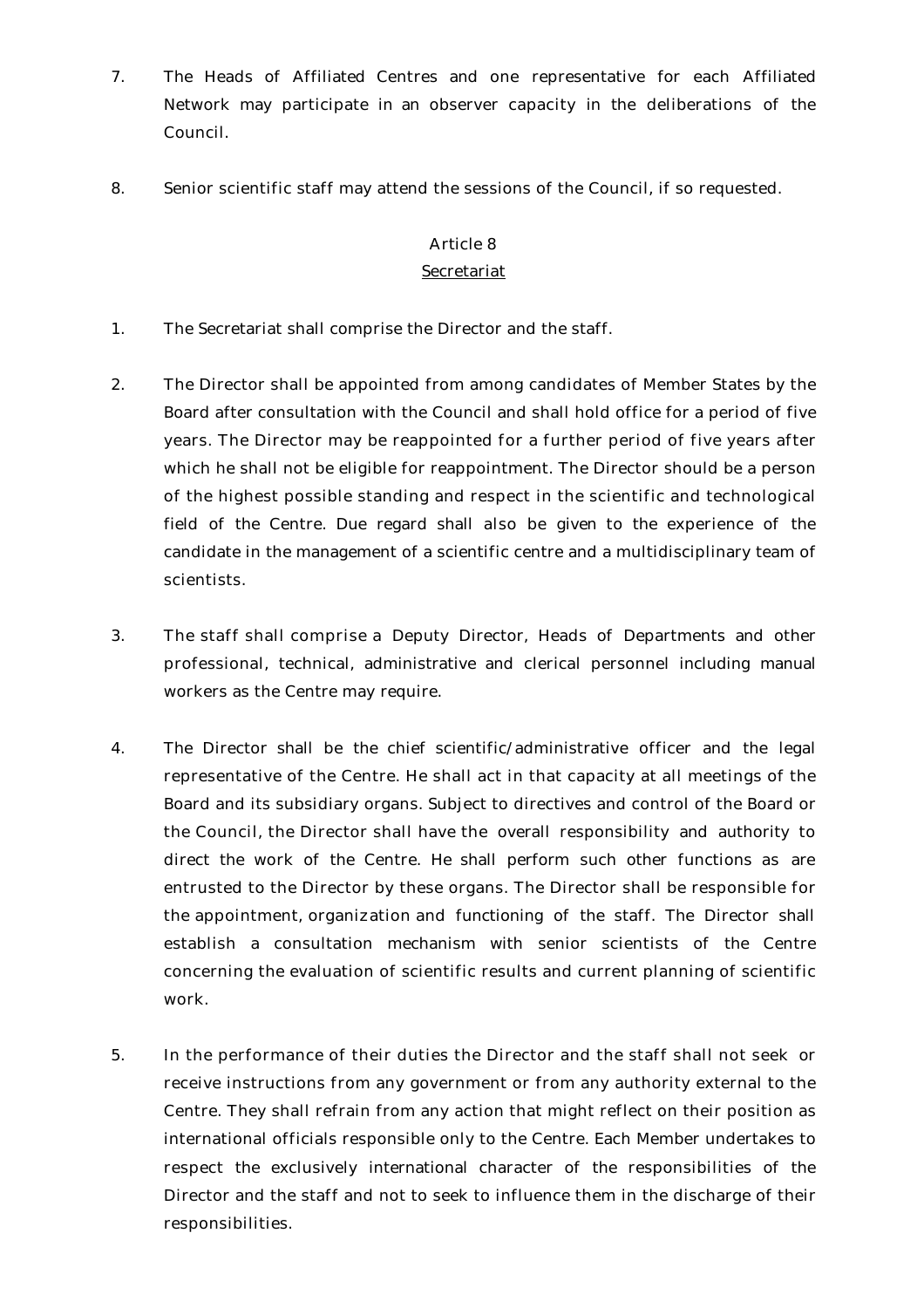6 The staff shall be appointed by the Director under regulations approved by the Board. The conditions of service of staff shall conform as far as possible to those of the United Nations common system. The paramount consideration in the employment of the scientific and technical staff and in determining the conditions of service shall be the necessity of securing the highest standards of efficiency, competence and integrity.

# Article 9 Affiliated Centres and Networks

- 1. In pursuance of paragraph 1 of Article 1, sub-paragraph (g) of Article 2 and subparagraph (g) of Article 3, the Centre shall develop and promote a system of Affiliated Centres and Affiliated Networks to fulfil the objectives of the Centre.
- 2. Based on the recommendation of the Council, the Board shall establish the criteria for granting the status of an Affiliated Centre to research centres and decide upon the extent of formal relationship of Affiliated Centres to the organs of the Centre.
- 3. Based on the recommendation of the Council, the Board shall establish criteria for granting the status of Affiliated Networks to such national, regional and international groups of laboratories of Member States which have special potential for strengthening the activities of the Centre.
- 4. Upon approval of the Board the Centre shall conclude agreements for establishing relationship with the Affiliated Centres and Networks. These agreements may include, but not be limited to, scientific and financial aspects.
- 5. The Centre may contribute to the financing of Affiliated Centres and Networks according to a formula approved by the Board in agreement with interested Member States.

#### Article 10

#### Financial Matters

- 1. The financing of the Centre shall in general consist of:
	- (a) Initial contributions for launching the Centre;
	- (b) Annual contributions by the Members preferably in convertible currency;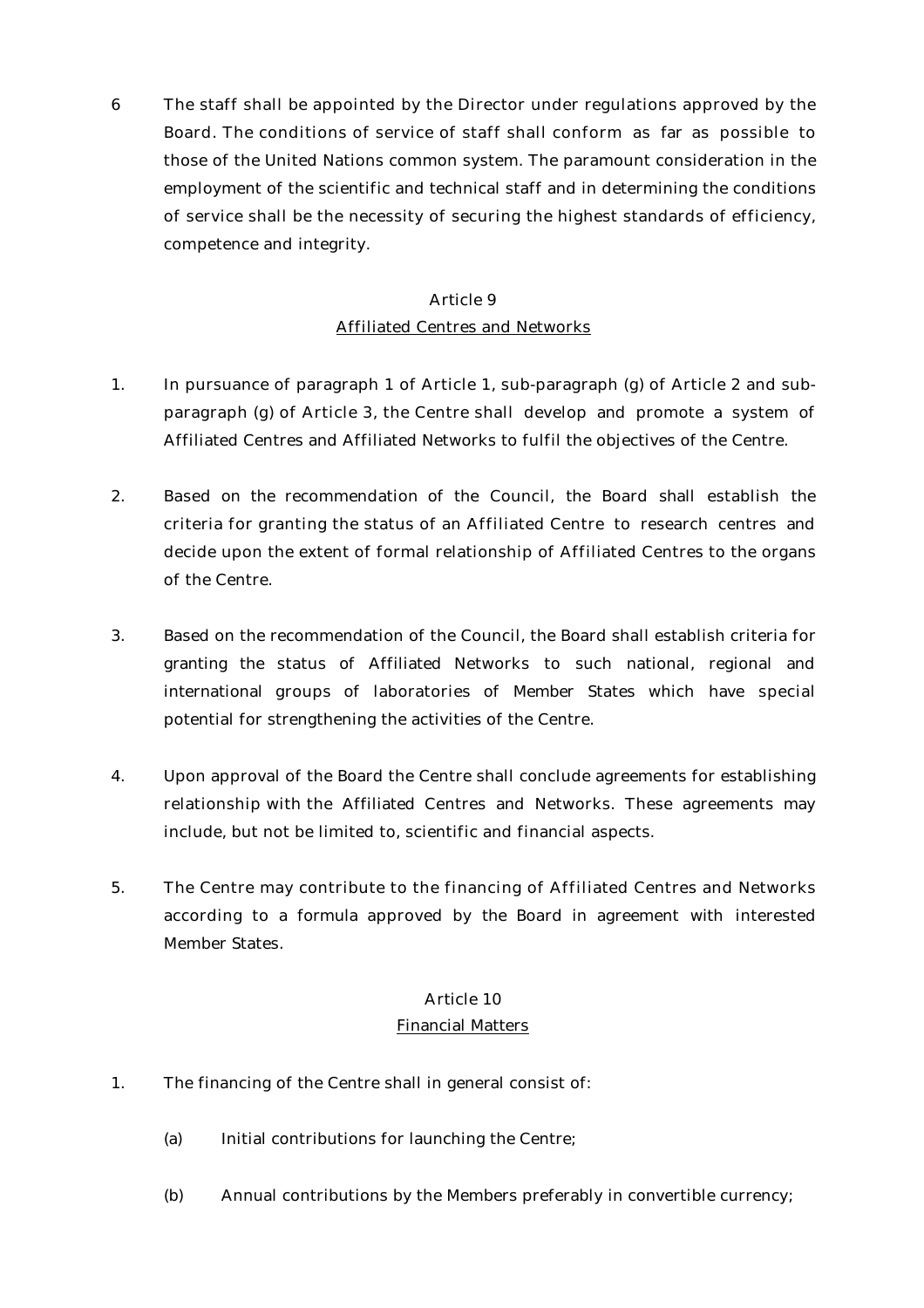(c) General and special voluntary contributions, including gifts, bequests, subventions and funds in trust from Members, non-member states, the United Nations, its specialized agencies, the International Atomic Energy Agency, the United Nations Development Programme, intergovernmental and non-governmental organizations, foundations, institutions and private persons subject to the approval of the Board;

- (d) Any other sources, subject to the approval of the Board.
- 2. For financial considerations, least developed countries, as defined by the appropriate resolutions of the United Nations may become Members of the Centre on the basis of more favourable criteria to be established by the Board.
- 3. The Host State shall make an initial contribution by making available to the Centre the necessary infrastructure (land, buildings, furniture, equipment, etc.) as well as through a contribution to the operating costs of the Centre in the initial years of its operation.
- 4. The Director shall prepare and submit to the Board through the Council a draft programme of work for the following fiscal period together with the corresponding financial estimates.
- 5. The fiscal period of the Centre shall be the calendar year.

#### Article 11

#### Assessment and Auditing

- 1. During the first five years the regular budget of the Centre shall be based on the amounts pledged annually by each Member for those five years. After the first five-year period consideration may be given to the possibility of the Board assessing annual contributions each year for the following year on the basis of a formula recommended by the Preparatory Committee which shall take into account the contribution of each Member to the regular budget of the United Nations, based on its most recent scale of assessment.
- 2. States which become Members of the Centre after 31 December may consider the possibility of a special contribution towards capital expenditure and current operational costs for the year in which they become Members.
- 3. Contributions made in accordance with the provisions of paragraph 2 of this Article shall be applied in reducing the contributions of other Members unless otherwise decided by the Board by the majority of all Members.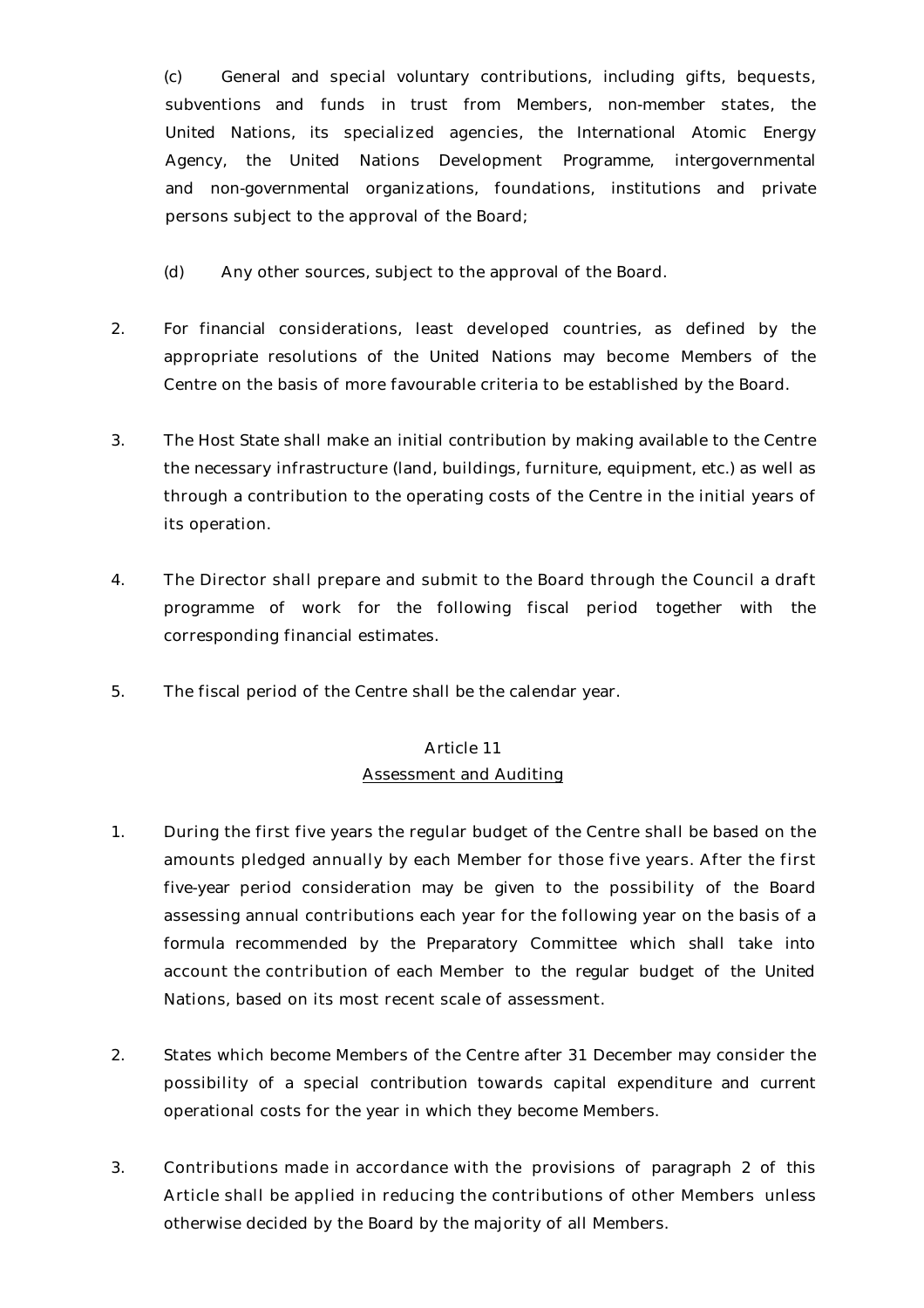- 4. The Board shall appoint auditors to examine the accounts of the Centre. The auditors shall submit a report on the annual accounts to the Board through the Council.
- 5. The Director shall furnish the auditors with such information and assistance as they may require to carry out their duties.
- 6. States which have to seek approval of these Statutes by their legislative authorities for participating in the Centre and have therefore signed the Statutes *ad referendum* shall not be obliged to pay a special contribution as foreseen in paragraph 2 of this Article in order to effect their participation.

# Headquarters Agreement

The Centre shall conclude a headquarters agreement with the Host Government. The provisions of such agreement shall be subject to the approval of the Board.

# Article 13

# Legal Status, Privileges and Immunities

- 1. The Centre shall have juridical personality. It shall be fully empowered to discharge its functions and achieve its objectives, including the following:
	- (a) To conclude agreements with States or international organizations;
	- (b) To award contracts;
	- (c) To acquire and dispose of movable and immovable property;
	- (d) To initiate legal proceedings.
- 2. The Centre, its property and assets wherever located shall enjoy immunity from every form of legal process except in so far as in any particular case it has expressly waived its immunity. It is, however, understood that no waiver of immunity shall extend to any measure of execution.
- 3. All premises of the Centre shall be inviolable. The property and assets of the Centre wherever located shall be immune from search, requisition, confiscation, expropriation and any other form of interference, whether by executive, administrative, judicial or legislative actions.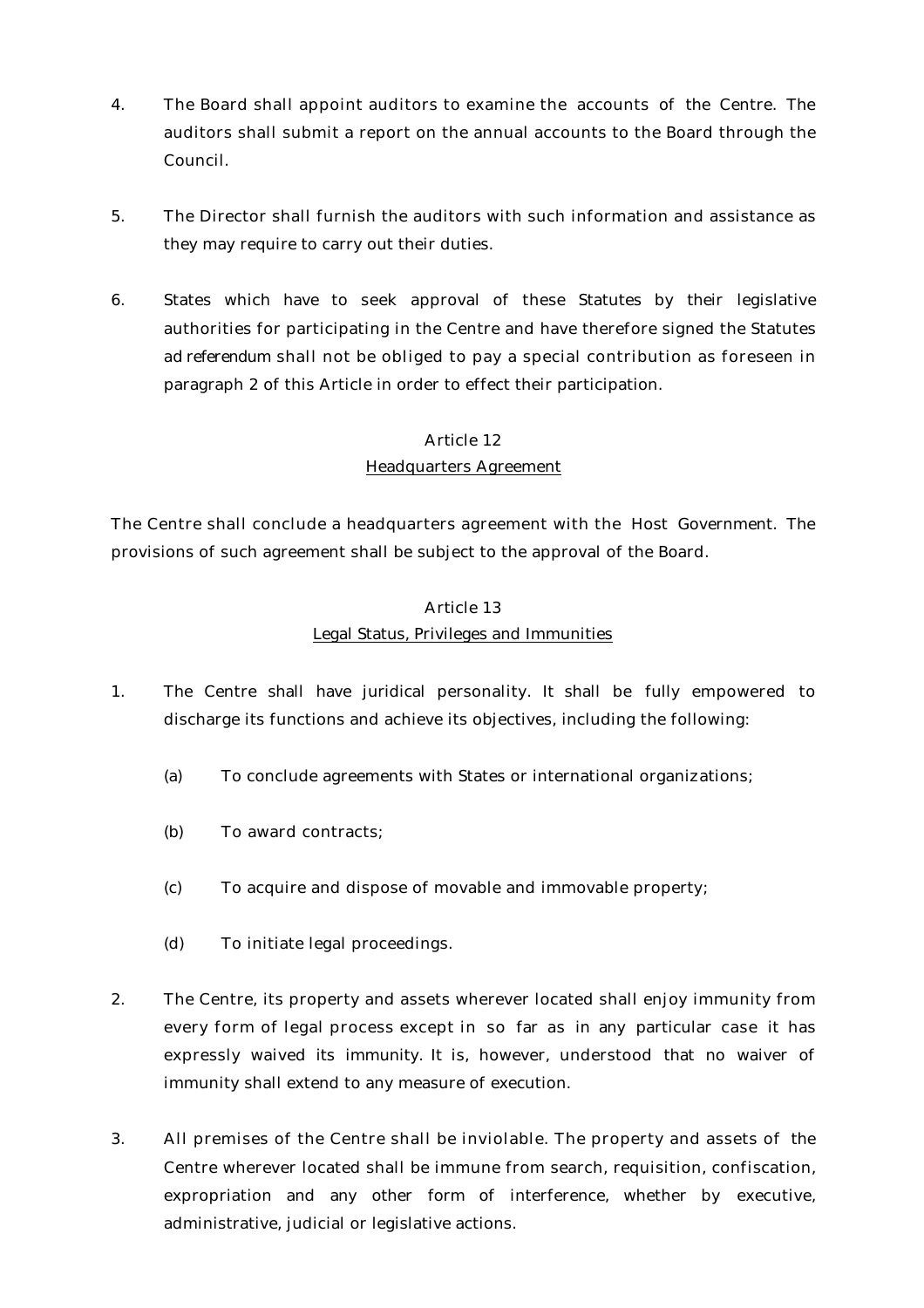- 4. The Centre, its property, assets, income and transactions shall be exempt from all taxation including customs duties, prohibitions and restrictions on imports and exports in respect of articles imported or exported by the Centre for its official use. The Centre shall also be exempt from any obligation relating to the payment, withholding or collection of any tax or duty.
- 5. Representatives of the Members shall enjoy such privileges and immunities as are provided for by Article IV of the Convention on Privileges and Immunities of the United Nations.
- 6. Officials of the Centre shall enjoy such privileges and immunities as are provided for by Article V of the Convention on Privileges and Immunities of the United Nations.
- 7. Experts of the Centre shall enjoy the same privileges and immunities as are provided for officials of the Centre in paragraph 6 hereinbefore.
- 8. All persons undergoing training or taking part in a scheme for the exchange of personnel at the headquarters of the Centre or organized elsewhere within the territory of the Members in pursuance of the provisions of these Statutes shall have the right of entry into sojourn, or exit as is necessary for the purpose of their training or the exchange of personnel. They shall be granted facilities for speedy travel and visas where required shall also be granted promptly and free of charge.
- 9. The Centre shall co-operate at all times with the appropriate authorities of the Host State and other Members to facilitate the proper administration of justice, secure the observance of national laws and prevent the occurrence of any abuse in connection with privileges, immunities and facilities mentioned in this Article.

#### Publications and Rights to Intellectual Property

- 1. The Centre shall publish all results of its research activities provided such publication does not contravene its general policy regarding rights to intellectual property approved by the Board.
- 2. All rights, including title, copyright and patent rights, relating to any work produced or developed by the Centre shall be vested in the Centre.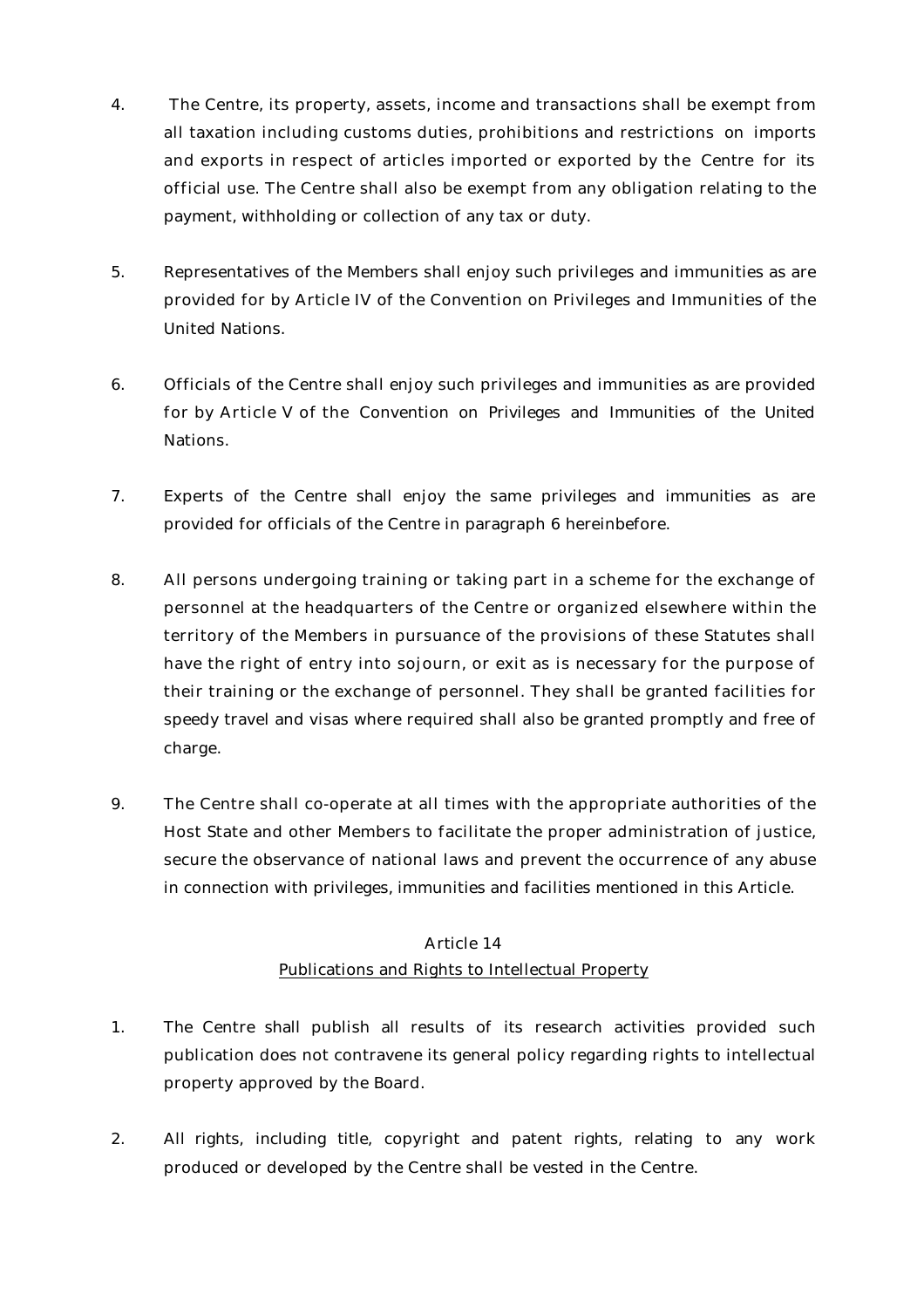- 3. It shall be the policy of the Centre to obtain patents or interests in patents on results of genetic engineering and biotechnology developed through projects of the Centre.
- 4. Access to intellectual property rights concerning the results emanating from the research work of the Centre shall be granted to Members and to developing countries that are not Members of the Centre in accordance with applicable international conventions. In formulating rules regulating access to intellectual property the Board shall not establish criteria prejudicial to any Member or group of Members.
- 5. The Centre shall use its patent and other rights, and any financial or other benefits associated herewith, to promote, for peaceful purposes, the development, production and wide application of biotechnology, predominantly in the interest of developing countries.

# Article 15 Relations with other Organizations

In undertaking activities and in pursuance of its objectives, the Centre may with the approval of the Board seek as appropriate co-operation with other States not parties to these Statutes, the United Nations and its subsidiary organs, the specialized agencies of the United Nations and the International Atomic Energy Agency, governmental and nongovernmental organizations, national scientific institutes and societies.

# Article 16

#### Amendments

- 1. Any Member may propose amendments to the Statutes. Texts of proposed amendments shall be promptly communicated by the Director to all Members and shall not be considered by the Board until ninety days after the dispatch of such communication.
- 2. Amendments shall be approved by a two-thirds majority of all Members and shall enter into force for those Members who have deposited instruments of ratification.

# Article 17

# Withdrawal

Any Member may withdraw at any time after five years of membership upon giving one year's written notice to the Depository.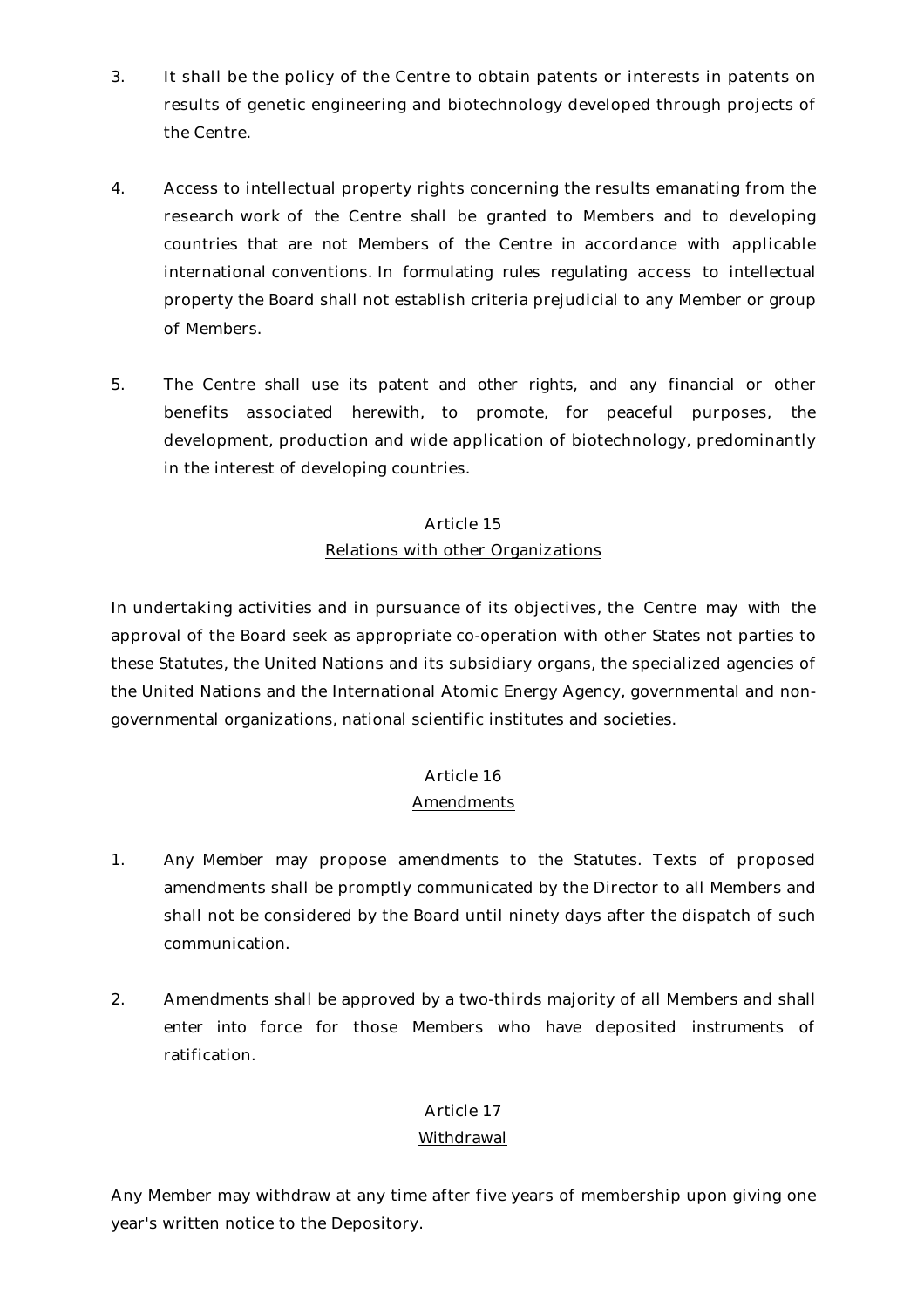#### **Liquidation**

In case of termination of the Centre the State in which the Centre's headquarters are located, shall be responsible for the liquidation, unless otherwise agreed upon by the Members at the time of termination. Except as otherwise decided by the Members, any surplus shall be distributed among those States which are Members of the Centre at the time of the termination in proportion to all payments made by them from the date of their becoming Members of the Centre. In the event of a deficit, this shall be met by the existing Members in the same proportions as their contributions.

# Article 19 Settlement of Disputes

Any dispute involving two or more Members concerning the interpretation or application of these Statutes, which is not settled through negotiations between the parties concerned or, if needed, through the good offices of the Board, shall be submitted, at the request of the disputing parties to any of the means to a peaceful solution provided in the Charter of the United Nations within three months from the date on which the Board states that the dispute cannot be settled through the good offices of the Board.

#### Article 20

#### Signature, Ratification, Acceptance and Accession

- 1. These Statutes shall be open for signature by all States at the Meeting of Plenipotentiaries held in Madrid on 12-13 September 1983, and thereafter at United Nations Headquarters in New York until the date of their entry into force in accordance with Article 21.
- 2. These Statutes shall be subject to ratification or acceptance by signatory States. The appropriate instruments shall be deposited with the Depository.
- 3. After the entry into force of these Statutes in accordance with Article 21, States that have not signed the Statutes may accede to them by depositing instruments of accession with the Depository after their request for membership has been approved by the Board
- 4. States which have to seek approval of these Statutes by their legislative authorities may sign on an *ad referendum* basis until the appropriate approval has been obtained.

.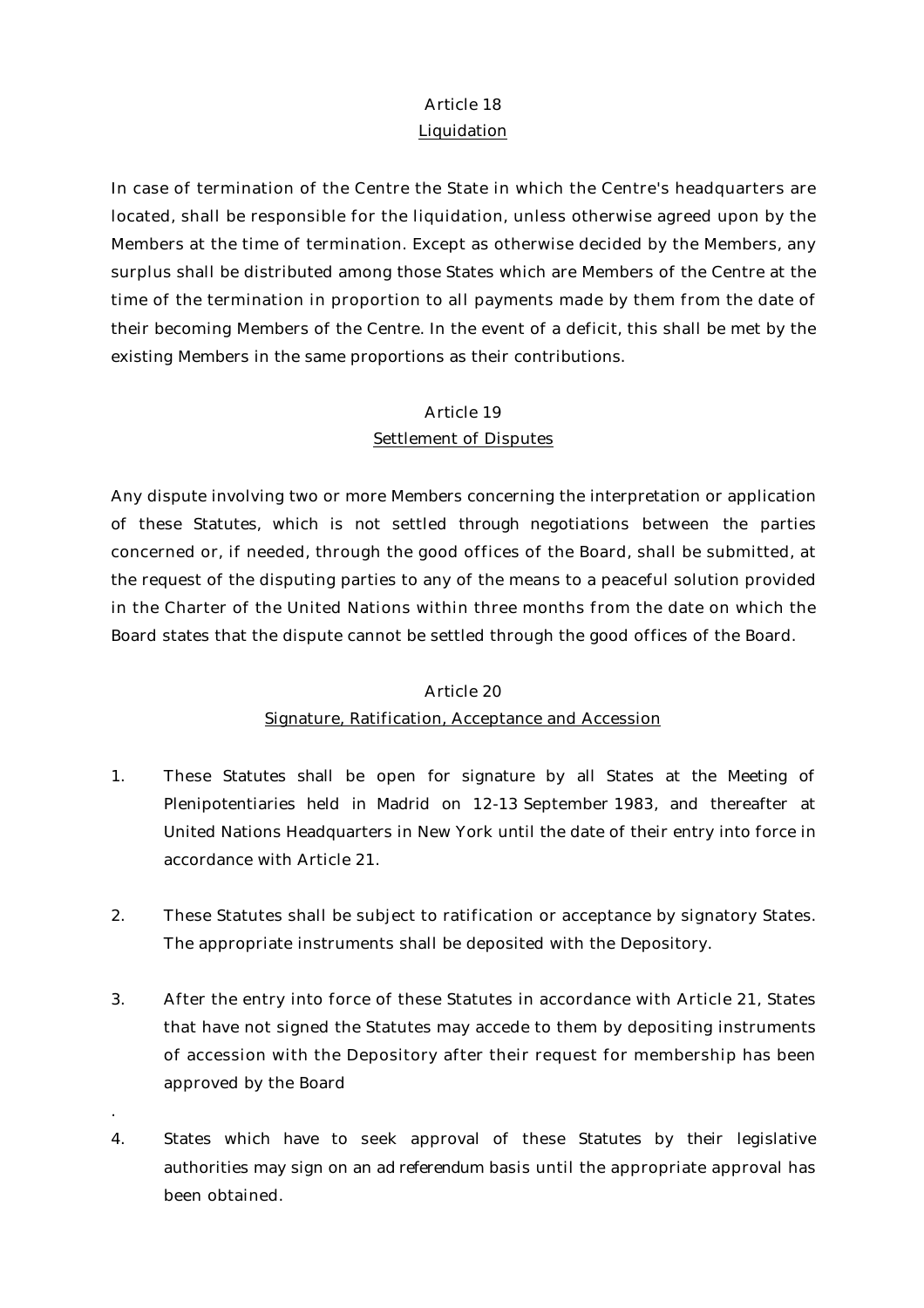# Article 21 Entry into Force

- 1. These Statutes shall enter into force when at least 24 States, including the Host State of the Centre, have deposited instruments of ratification or acceptance and, after having ascertained among themselves that sufficient financial resources are ensured, notify the Depository that these Statutes shall enter into force.
- 2. For each State acceding to these Statutes, these Statutes shall enter into force on the 30th day after deposit by such State of its instrument of accession.
- 3. Until the entering into force of the Statutes in accordance with paragraph 1 hereinbefore, they shall be applied provisionally upon signature within the limits allowed by national legislation.

### Article 22

### Depository

The Secretary-General of the United Nations shall be the Depository of these Statutes and shall send the notifications he issues in that capacity to the Director as well as to the Members.

#### Article 23

#### Authentic Texts

These Statutes shall be authentic in Arabic, Chinese, English, French, Russian and Spanish.

IN WITNESS WHEREOF the undersigned Plenipotentiaries being duly authorized by their respective Governments thereto, have signed the present Statutes:

Done at Madrid this thirteenth day of September one thousand nine hundred and eighty three, in a single original.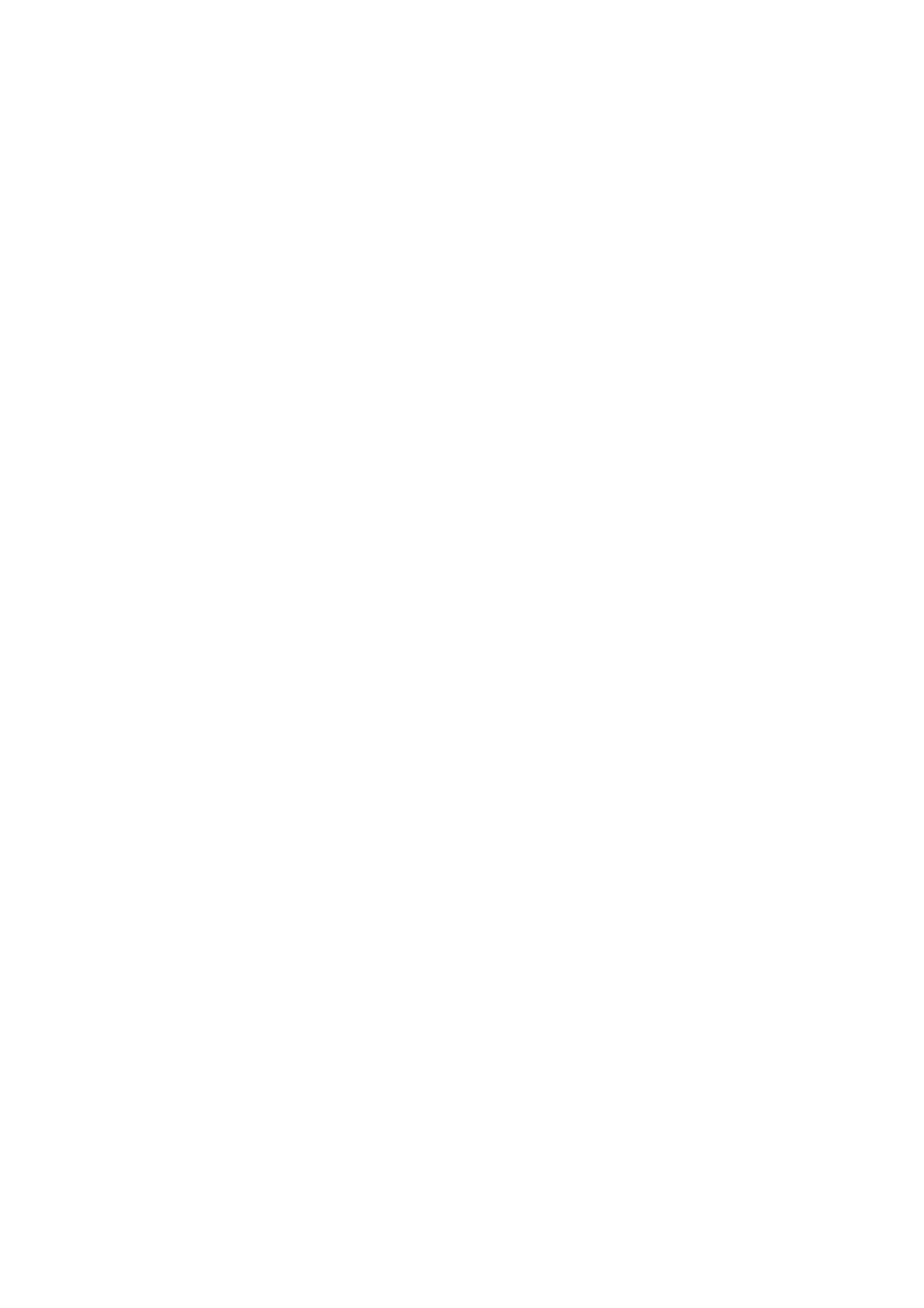# P R O T O C O L

of the Reconvened Plenipotentiary Meeting on the Establishment of the International Centre for Genetic Engineering and Biotechnology held at Vienna on 3 to 4 April 1984.

The Seat of the Centre in the meaning of paragraph 2 of Article 1 of the Statutes of the International Centre for Genetic Engineering and Biotechnology shall be at Trieste, Italy, and New Delhi, India.

This Protocol shall be opened for signature in Vienna from 4 to 12 April 1984 and thereafter at United Nations Headquarters in New York until the date of entry into force of the Statutes in accordance with Article 21 thereof.

IN WITNESS WHEREOF the undersigned Plenipotentiaries have signed the present Protocol on behalf of their respective Governments.

Done at Vienna this fourth day of April one thousand nine hundred and eighty -four, in a single original.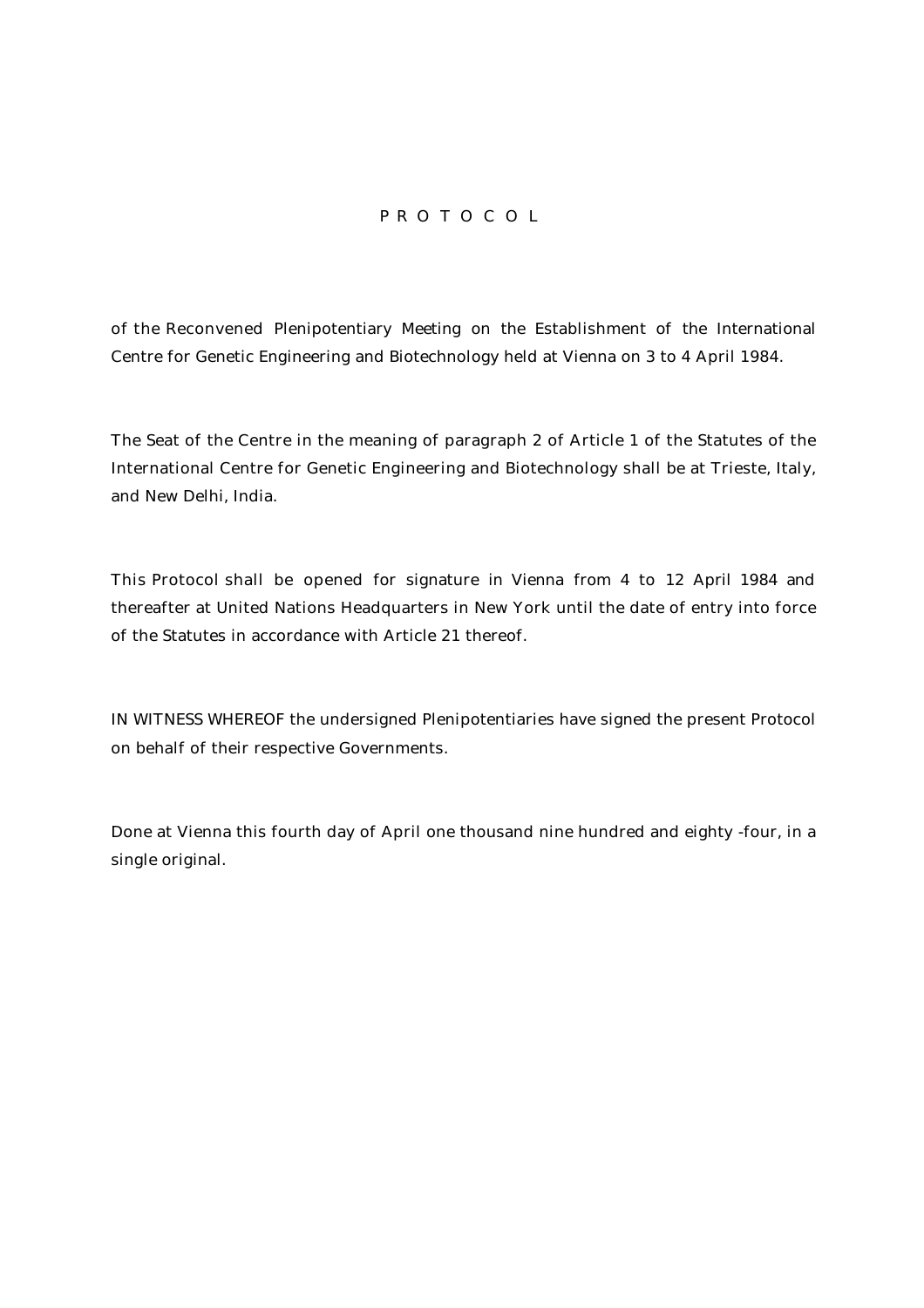# UNITED NATIONS - NATIONS UNIES reference C.N.155.1997.TREATIES-1 (Depositary Notification)

# STATUTES OF THE INTERNATIONAL CENTRE FOR GENETIC ENGINEERING AND BIOTECHNOLOGY CONCLUDED AT MADRID ON 13 SEPTEMBER 1983

#### ADOPTION OF AMENDMENTS

# AMENDMENTS TO ARTICLES 6 (6) AND 7 (1) OF THE STATUTES OF THE INTERNATIONAL CENTRE FOR GENETIC ENGINEERING AND BIOTECHNOLOGY ADOPTED BY THE BOARD OF GOVERNORS AT TRIESTE (ITALY) ON 3 DECEMBER 1996

#### TRANSMISSION OF THE TEXT OF THE AMENDMENTS

The Secretary-General of the United Nations, acting in his capacity as depositary, communicates the following:

I

At its third Session, held in Trieste (Italy) from 2 to 3 December 1996, the Board of Governors of the International Centre for Genetic Engineering and Biotechnology, having ascertained that the two-thirds of Members were present, adopted amendments to articles 9 (6) and 7 (1) of the above Statutes.

Reference is made to the provisions of article 16 (2) of the Statutes which stipulate that the Amendments "shall enter into force for those Members who have deposited instruments of ratification."

II

The text of the adopted amendments as contained in document (ICGEB/BG.3/21) dated 5 December 1996 is transmitted herewith as an annex to this notification in its six languages.

5 May 1997

Attention: Treaty Services of Ministries of Foreign Affairs and of international organizations concerned